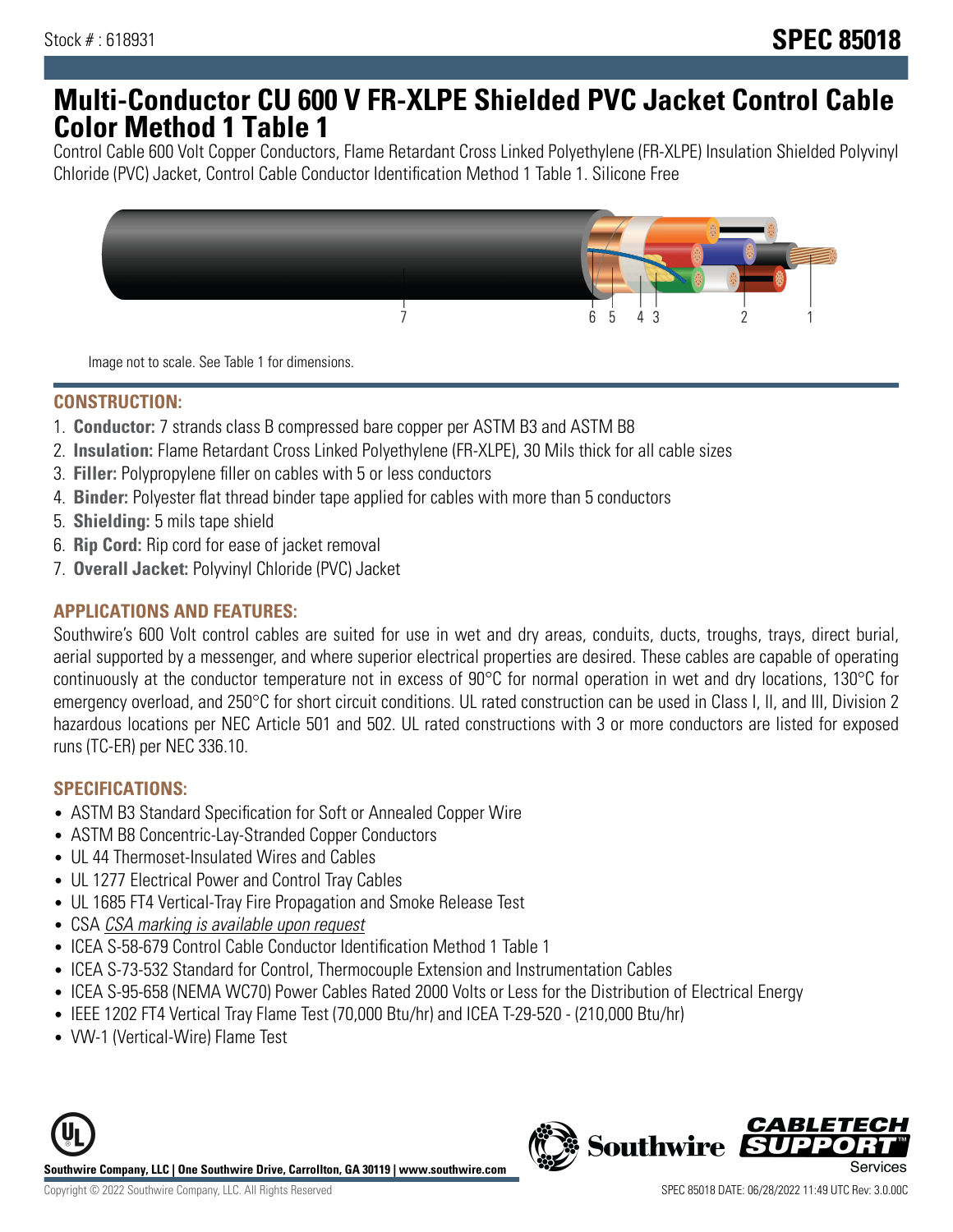## **SAMPLE PRINT LEGEND:**

## UL Listed

SOUTHWIRE E75755 {UL} XX AWG X/C FR-XLPE CDRS 90C PVC JKT TYPE TC-ER SHIELDED 600V SUN. RES. DIRECT BURIAL YEAR {SEQUENTIAL FOOTAGE MARKS} SEQ FEET

### Non UL Listed

SOUTHWIRE XX AWG X/C FR-XLPE CDRS SHIELDED 90C PVC JACKET SUNLIGHT RESISTANT 600V {YYYY} {SEQUENTIAL FOOTAGE MARKS} SEQ FEET